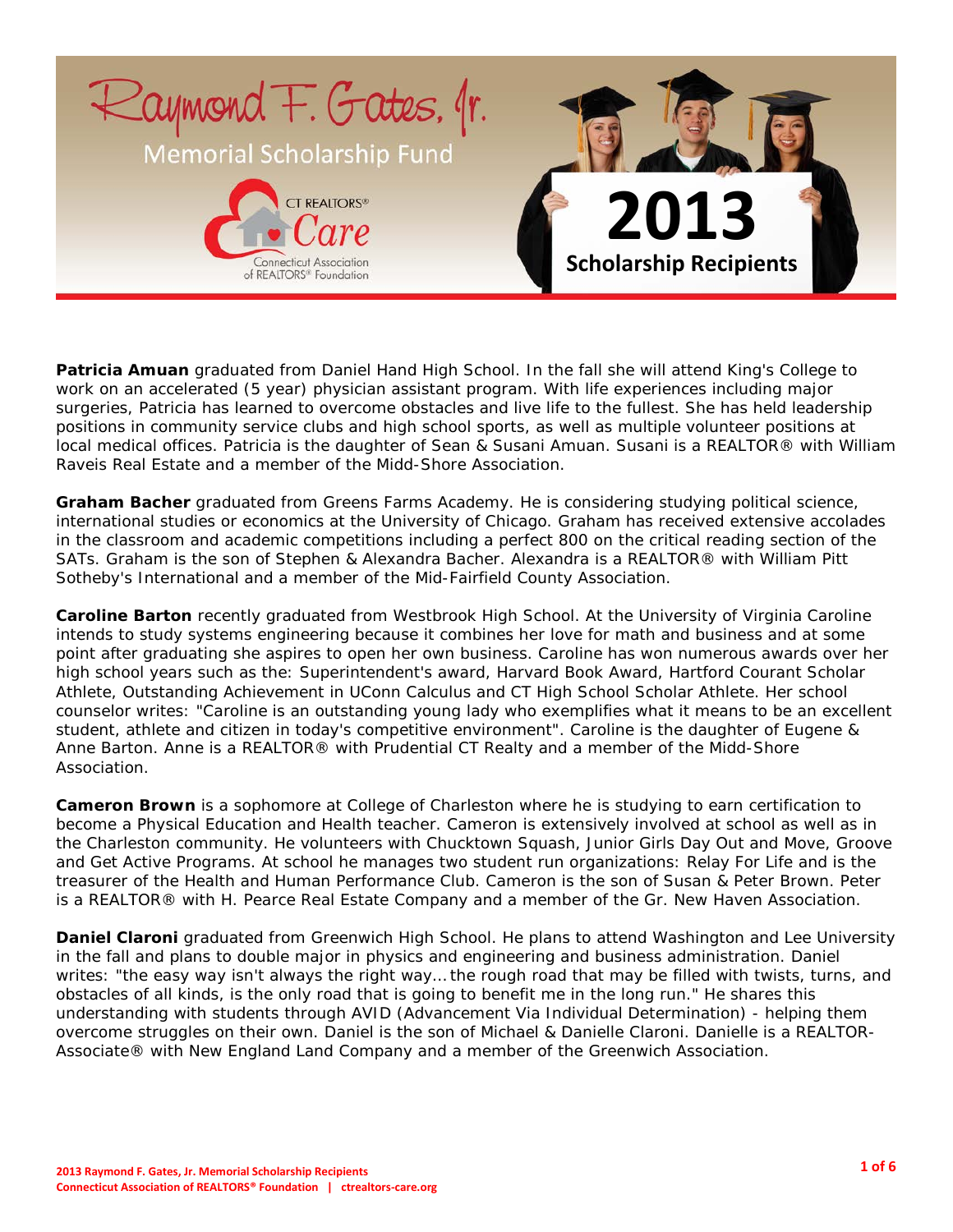**Kyle Cloutier** is a sophomore at the University of Maryland College Park where she is majoring in Aerospace Engineering with a minor in Astronomy. She's interested in pursuing a career with an aerospace company using her talents to assist in developing new launch vehicles that are both economical and capable of delivering personnel and supplies to near-Earth orbit and beyond. Kyle is a frequent volunteer for the John J. McCarthy Observatory, Maryland Day and Girl Scout Engineering Day. She is the daughter of William & Maureen Cloutier. Maureen is a REALTOR® with Coldwell Banker Residential Brokerage and a member of the Gr. New Milford Board.

**Matthew Consalvo** is a junior at Boston College where he is studying International studies, concentrating on Global Media and Business Relations, with a minor in Film Studies and Art. Matthew is hoping to work in the entertainment industry whether in front of or behind the camera. He also plans to write a few novels and screenplays and possibly go into TV Journalism. He works with the student admissions program, Word of Mouth (public speaking) Club, ARRUPE International Immersion Program and volunteered at Otis Elementary School to plant and create new garden. Matthew is the son of Joseph & Karen Consalvo. Karen is a REALTOR® at ERA Goodfellow Homes and a member of the Northern Fairfield County Association.

**Cailin Cowley** is a 2013 graduate of Simsbury High School. With a cumulative GPA of 4.206 and 2050 on her SATs, Cailin is well prepared to take on a double major in theater and psychology at Boston College this fall. A desire to be a well-rounded individual motivated Cailin to also be heavily involved in theater, music, leadership, athletics and community service throughout her high school career. Cailin is the daughter of Robert & Karen Cowley. Karen is a REALTOR® with Coldwell Banker Residential Brokerage in Simsbury and a member of the Gr. Hartford Association.

**Joseph Cusano** is a junior at Georgetown University pursuing a Bachelor of Science in Biology with a concentration in pre-medical studies. He plans to become an orthopedic surgeon. While he graduated Avon Old Farms Schools with a GPA of 4.0, Joseph has continued his academic excellence at Georgetown with a GPA of 3.85. As a medical brigade volunteer, he spent 10 days in Honduras getting real life experience in his field. Joseph is the son of Robert & Maria Cusano. Robert is the Designated REALTOR® with Cusano Real Estate and a member of the Tri-County Board.

**Michael Damalas** graduated from Danbury High School and plans to study Marketing. Michael was on the Honor Roll all four years of high School and a part of the National Honor Society his junior and senior year. One major passion of his is sports and he played soccer and baseball all four years of high school and Basketball for two years. Michael teaches soccer fundamentals to children ages 5 & 6, referees and instructs baseball to children ages 9-10 and is a certified referee for travel and premier soccer ages 10-17. He also volunteers for Buddy Ball and is a baseball mentor for children with special needs. Michael is the son of Nicholas & Karen Damalas. Karen is a REALTOR® with William Raveis Real Estate and a member of the Northern Fairfield County Association.

**Lauren D'Arinzo** graduated from Brien McMahon High School. In the fall, she will attend Franklin & Marshall College to study neuroscience and clinical medical research. Lauren is a well-rounded leader in the school and community. From captain of the varsity soccer team to captain of the Physics Olympics, she easily adapts her interpersonal skills to the situation. Lauren is the daughter of Kenneth & Debra D'Arinzo. Kenneth is a REALTOR® with Platinum Property Realty and a member of the Mid-Fairfield County Association.

**Michael Decerbo** is a junior at the University of Connecticut where he is currently majoring in accounting. His goal is to receive a Bachelor of Science in Accounting, Masters of Science in Accounting and soon after, earn his CPA and/or CMA license. He was recently awarded the UCONN New England Scholar Award for academic excellence. Michael is the son of Frank & Marian Decerbo. Frank is a REALTOR® with Coldwell Banker Realty 2000 and a member of the Gr. Waterbury Board.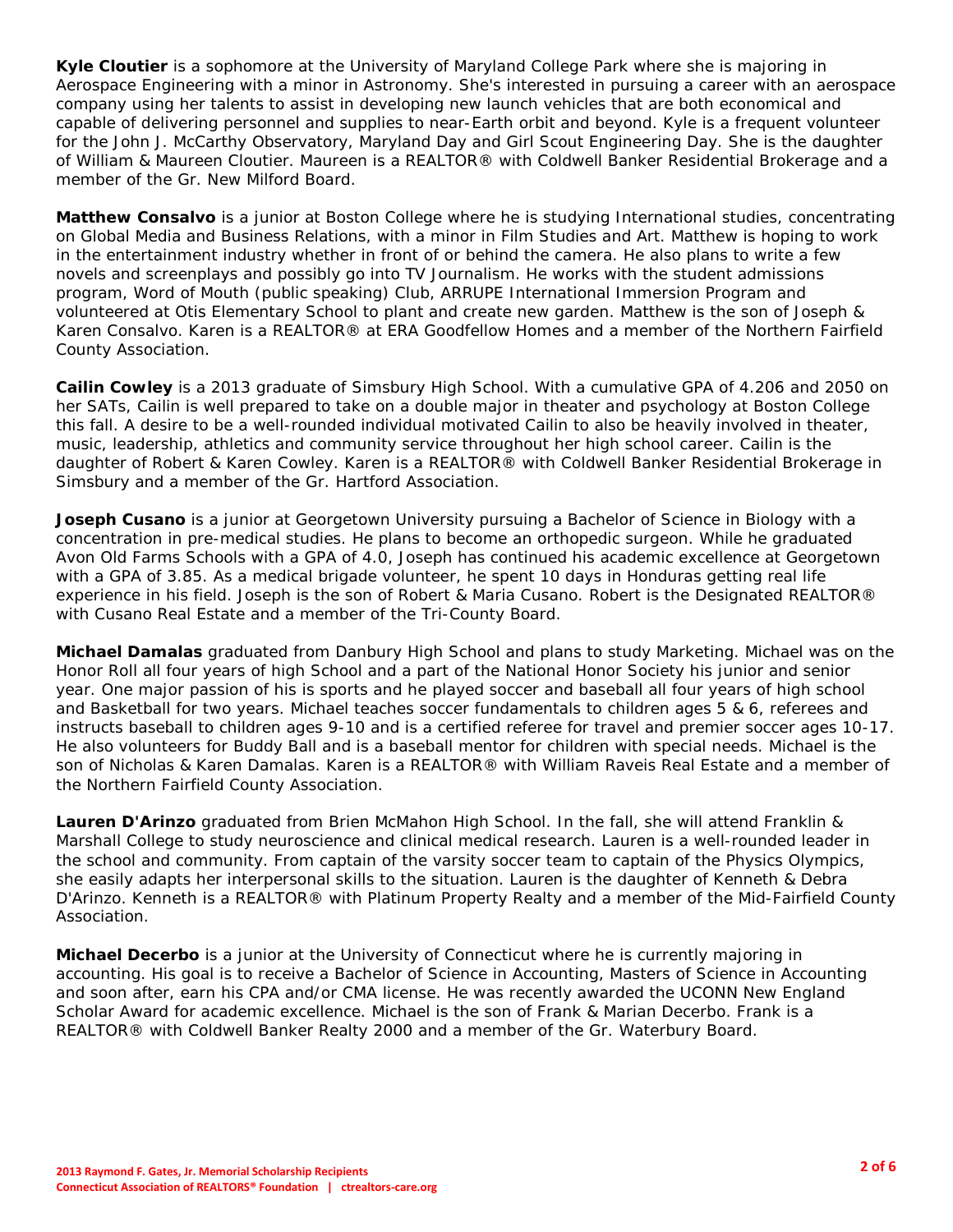**Jake Dominello** graduated from Nonnewaug High School. At Tulane University he plans to study political science with a concentration in International Affairs as well as a double minor in Russian and Arabic. Jake is a member of the National Honor Society and has coordinated several community service projects including "Trick or Treat Street" and "Senior Citizen Prom". Jake is the son of John & Corey Dominello. John is a REALTOR® with Joyce S. Drakeley Real Estate and a member of the Gr. Waterbury Board.

**James Doyle** graduated from Southington High school this June. Ranking in the top 5% of his graduating class, James will be attending Ithaca College in the fall majoring in cinema and photography. His Guidance Counselor stated: "When I think of James Doyle, I think of all the typical posters in schools about character. 'Who are you when no one is watching? or Actions speak louder than words.' Mr. Doyle embodies these posters (and more) and the level of character we hope that all students can achieve." James is the son of Jim & Lori Doyle. Lori is a REALTOR® with Keller Williams Realty in Farmington and a member of the Gr. Hartford Association.

**Timothy Drakeley** graduated from The Taft School. He plans to attend Bowdoin College in the Fall. Timothy hasn't decided on a major yet, however he knows he'll be quarterback for the school's football team. A tri-varsity athlete in football, basketball and baseball, Timothy finds success on and off the field as team Captain in two sports, School Monitor & Student Government. Timothy is the son of Tim & Shelley Drakeley. Both are REALTORS® with Joyce S. Drakeley Real Estate and are members of the Gr. Waterbury Board.

**Maxwell Freccia** is a senior at Tufts University pursuing a major in economics and a minor in entrepreneurial leadership studies. Maxwell has earned Dean's list all semesters while at Tufts and plays first base for the varsity baseball team. In addition, in the fall he will be teaching incoming first-year students as an "Explorations" leader, a highly competitive position. Maxwell is the son of Vincent & Missy Freccia. Missy is a REALTOR® with Higgins Group and a member of the Stamford Board.

**Michael Grasso** is a sophomore at the University of Notre Dame majoring in chemical engineering with a bioengineering concentration. In addition to a strong academic career, Michael volunteers as a mentor for homeless children acting as a role model and guiding figure for these struggling children. He is also a member of the American Institute of Chemical Engineers, completed in several interhall sports for his dorm, involved in Hall Government and joined the culinary club. Michael is the son of Ralph & Mary Beth Grasso. Mary Beth is a REALTOR® with Keller Williams Partners Real Estate and a member of the Greater Fairfield Board.

**Cassidy Grinsell** just completed her freshman year at Villanova University with a GPA of 3.83. She is a declared chemical engineering major and is also pursuing a minor in entrepreneurship. She plans to become an engineer in the medical or nutritional field as she is interested in improving human health. She would like to one day help create artificial tissues, develop vaccines or help cultivate food with the most nutritional value possible. Cassidy is the daughter of David Grinsell & Carrie Thompson. Carrie is a REALTOR® with Keller Williams Realty in West Hartford and a member of the Gr. Hartford Association.

**Mark Gschwind** will graduate from Simsbury High School this June. Scoring an impressive 32 on The ACT, he's not a rocket scientist (yet) - but does have plans to study Aerospace Engineering in college with a minor in either Chinese or international business. An honor roll student throughout high school, Mark was also a National Merit Commended Scholar, National Honor Society member, an Eagle Scout and Den Chief for his Boy Scouts Troop, captain of the crew team and co-president of the Aviation Club with a list of community service involvement to boot. Mark is the son of Kurt & Sheila Gschwind. Sheila is a REALTOR® with Prudential CT Realty in Simsbury and a member of the Gr. Hartford Association.

**Erica Hanner** is a sophomore at the University of Connecticut majoring in International Business Management. Erica is determined to become a manager, CEO of a major company or start her own business. She is a member of Kappa Kappa Gamma and volunteers with her sorority and raises money for Kappa Walks for a Kure and their annual Dodge Ball Tournament. Erica also participates in HuskyTHON which is UConn's annual 18 hour dance marathon to raise money for the Connecticut Children's Medical Hospital. Erica is the daughter of Denise & Gregory Hanner. Gregory is a REALTOR® with Garden Realty and a member of the Eastern CT Association.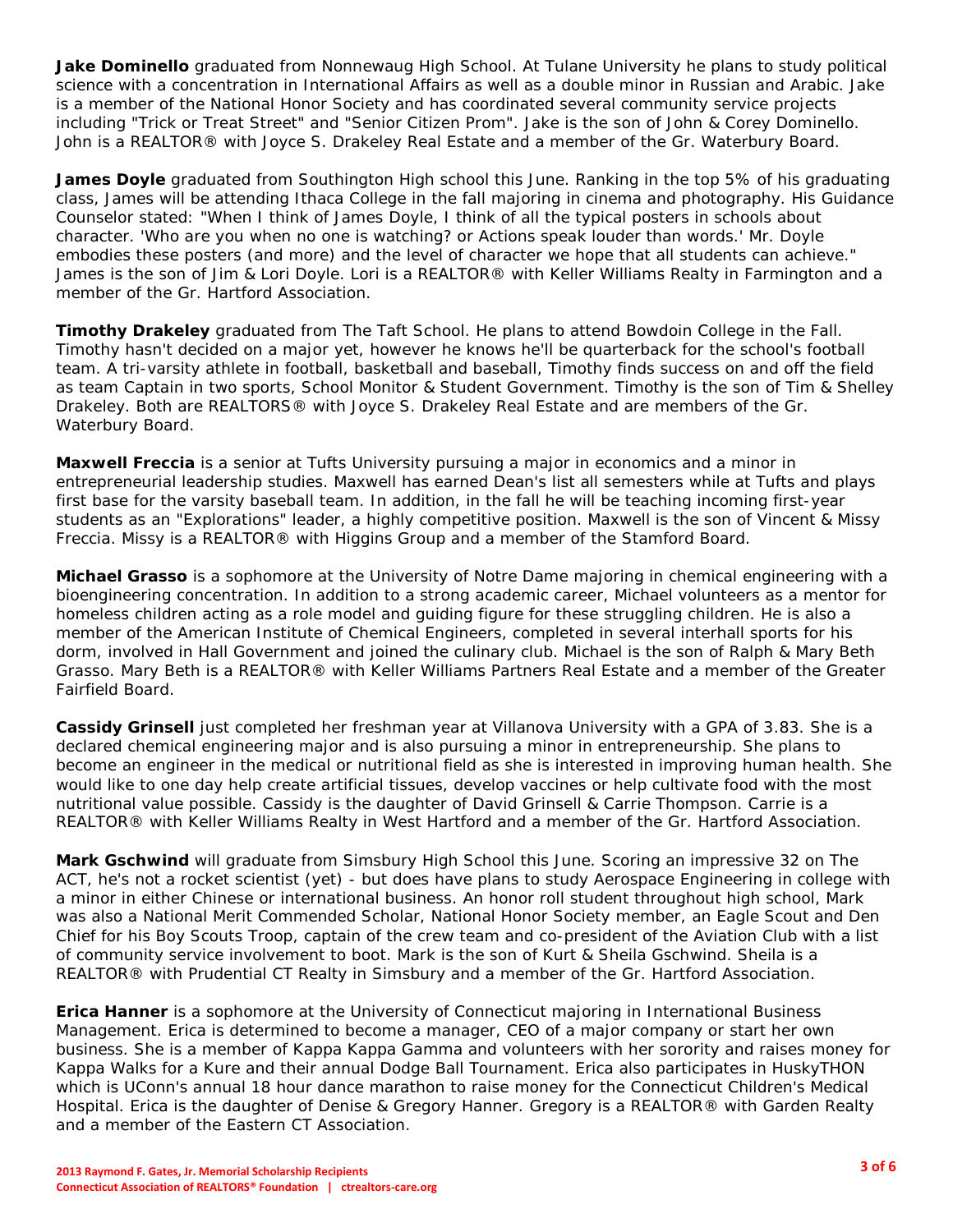**Teresa Hegarty** is currently studying biological engineering at Cornell University. Her concentration is environmental engineering and she plans to continue to blend these disciplines in her graduate studies and beyond. She will attend Yale University in the fall to earn her PhD in environmental engineering. After she completes her PhD, she plans to enter academia or industry and use her engineering skills to help tackle the environmental challenges facing humanity today. Teresa is the daughter of Donna & Jim Hegarty. Jim is a REALTOR® with Hegarty & Co, Inc. and a member of the Northern Fairfield County Association.

**William Hennessy** recently graduated from New Canaan High School. He plans to attend college in the fall and study business and medicine. William was able to shadow a doctor at the Kilimanjaro Christian Medical Center in Tanzania and the experience shaped his goals for the future. William was on the Honor Roll all four years of high school and was the president of the National Honors Society. He was also Student Body President and Co-Captain of Odyssey of the Mind where they have creative problem-solving and team-building through critical thinking, team games and collaborative activities involving both science and humanities. William is the son of James & Janis Hennessy. Janis is a REALTOR® with Brotherhood & Higley, Inc. and a member of the New Canaan Board.

**Laura Hunter** recently graduated from Newtown High School. With a passion for writing, she plans to attend Columbia University in the fall. Her life's desire is to become a professor at an esteemed university and publish influential and inspiring articles and novels. At Columbia University, she plans to write for the Daily Spectator, the Journal of Literary Criticism and has goals to earn Columbia's prestigious Brownstein Writing Prize. Laura is the daughter of Brian & Maureen Hunter. Brian is a REALTOR® with Home Hunter Connecticut Realty and a member of the Newtown Board.

**Erica Hurtado** recently graduated from Darien High School. In the fall, she will attend the University of Connecticut-Stamford branch and plans to study sociology. Throughout high school she was involved in several community service related activities including educating others about "Invisible Children" and working at "Person to Person" organizing clothing for people in need. Her ultimate dream is to become a psychiatrist. Erica is the daughter of Urlas & Kathy Hurtado. Kathy is a REALTOR® with Prudential Connecticut Realty and a member of the Mid-Fairfield County Association.

**Eleanor Kleinhans** is a senior at Stevens Institute of Technology, pursuing a degree in biomedical engineering. As part of the Cooperative Education program, she led initiatives to bring new product lines into production and learned Six Sigma concepts giving her real life experience outside of the classroom. She hopes to work in the medical device industry upon graduation. Eleanor is the daughter of Bob & Nell Kleinhans. Nell is a REALTOR® with Coldwell Banker Residential Brokerage and a member of the Tri-County Board.

**Sherry Langrock** graduated from Susquehanna University with a 3.8 GPA and was on the Dean's list every semester. Since graduating in 2008, she has been an assistant in Senator Lieberman's office in Washington D.C. and a successful administrator at the Pennsylvania State University. Sherry will be attending Columbia University's Occupational Therapy program in the fall. After working with 2 grandparents who suffered with Alzheimer's, she wrote: "It was rubbing elbows with Presidential candidates who knew me by name; it was working with an Alzheimer's patient who could no longer remember the name of his granddaughter. Through helping give individuals the tools they need for the job of life, I found a career for a fulfilled life." Sherry is the daughter of Nancy & Chris Langrock. Nancy is a REALTOR® with William Raveis Real Estate and a member of the Gr. Waterbury Board.

**Kelly Ledwith** recently graduated from Old Saybrook High School. She plans on majoring in broadcast journalism at Quinnipiac University. Recently Kelly was awarded an "Asset Builders Award" at the Community Variety Show which is given to role models in the local volunteer community. She was president of REACH (Responsible Adolescents Can Help), Vice President of Thespian Society/Drama Club and a member of the Latin Club, Tennis Team and Yearbook staff. Kelly is the daughter of Phillip & Kathleen Ledwith. Phillip is a REALTOR® with Weichert REALTORS® - the Zubretsky Group and a member of the Gr. Hartford Association.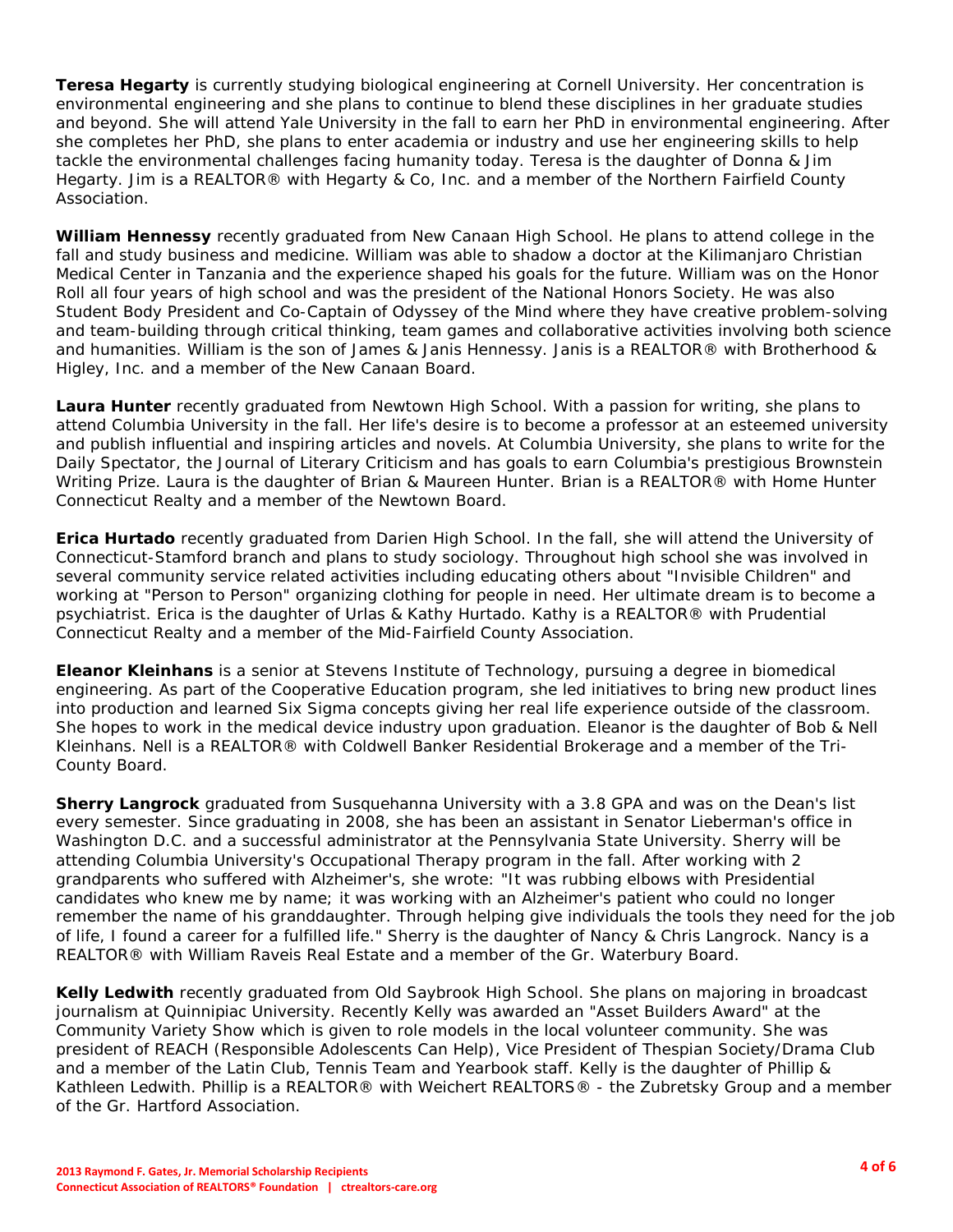**Emily Lewson** is a sophomore at the University of Connecticut where she is a biology-English double major on the pre-medicine track. Emily plans on attending medical school and after completing her undergraduate degree, she hopes to spend her residency in a city hospital pursuing skills to become an exceptional surgeon. An avid runner, she also participates in NCAA Division I cross country and indoor/outdoor track. Emily is the daughter of Richard & Anne Lewson. Anne is a REALTOR® with Keller Williams Realty and a member of the Ridgefield Board.

**Emily Liang** recently graduated from Montville High School and will attend college in the fall as a Business Major. She would like to pursue a career in accounting or financial advising. Emily ranked in the top 15% of her class and graduated with a 3.9 cumulative GPA and was on the school honor roll all 4 years. She played junior varsity tennis for two consecutive seasons and volunteered at a local nursing home every Sunday. Emily is the daughter of Tony & Wingyan Liang. Wingyan is a REALTOR® with Weichert REALTORS® Suburban Properties and a member of the Eastern CT Association.

**Kaitlin Louie** recently graduated from Brien McMahon High School with plans to attend the nursing program at Ohio State University with hopes of being a nurse anesthetist. Kaitlin was president of the National Honor Society, Student Ambassador of Center for Global Studies and volunteered at church. Kaitlin was a member of her high school Cross Country and Indoor Track and Field teams, orchestra and took part in Beautify McMahon and BMHS Garden project. Kaitlin is the daughter of Katie & Paul Louie. Paul is a REALTOR® with Prudential CT Realty and a member of the Mid Fairfield County Association.

**William Meng** recently graduated from Farmington High School and plans to earn a Master's Degree in Mechanical Engineering. He wants to move somewhere within the Northeast and after settling down and maintaining a stable lifestyle, would someday like to join a high school Robotics team as a mentor. He stated in his application "By sharing my knowledge, my experience and my passion, I hope to be able to invigorate a love of engineering in the students as the program did for me. I wish to continue the goal of Dream First by teaching newer generations about the potential of engineering and its ever promising future." William is the son of Jing Wang & Wenzhi Meng. Wenzhi is a REALTOR® with Century 21 Bay-Mar Realty and a member of the Mid-State Association.

**John Ovian** recently graduated from Daniel Hand High School. He will attend the University of Connecticut in the fall where he plans to study Chemistry and later plans on entering a graduate program whether it be medical school, a PHD program or a MBA. John received high honors and has received numerous Outstanding Achievement awards in Science, Foreign Language and Social Studies. He was also the recipient of the Connecticut Association of Boards of Education Student Leadership Award. John is a member of Daniel Hand High School's Nationally acclaimed show choir and was dance captain for 2 years. John is the son of Kevin & Julie Ovian. Julie is a REALTOR® with Coldwell Banker - Madison and a member of the Midd-Shore Association.

**Hannah Purtell** recently graduated from Cheshire High School. She will attend Boston University in the fall and plans to explore her options in the college of Arts and Sciences. Hannah is a member of the National Honor Society as well as the National English Honor society. She is the Vice President of Best Buddies & also co-president of CHS Community Service Club which she revived and the group, which started out 15, has now grown to over 100 members. Her letter of recommendation notes: "She excels in and out of the classroom and has a heart made of gold. She reinforces my belief in humanity and her outlook on life is truly inspirational." Hannah is the daughter of Tom & Betsy Purtell. Betsy is a REALTOR® with Coldwell Banker Residential Brokerage and a member of the Gr. New Haven Association.

**Adriana Tomasello** is currently attending College of the Holy Cross where she is pursuing a double major in Sociology and Spanish with a concentration in Latin American and Latino studies. She volunteers at Friendly House where she mentors students in grades K-5 from low-income families. She is also a member of the committee that organizes Holy Cross' annual Dance Marathon, which raises money for pediatric AIDS. Adrianna is the daughter of Evelyn & Joseph Tomasello. Joseph is a REALTOR® with Platinum Associates and a member of the Gr. New Haven Association.